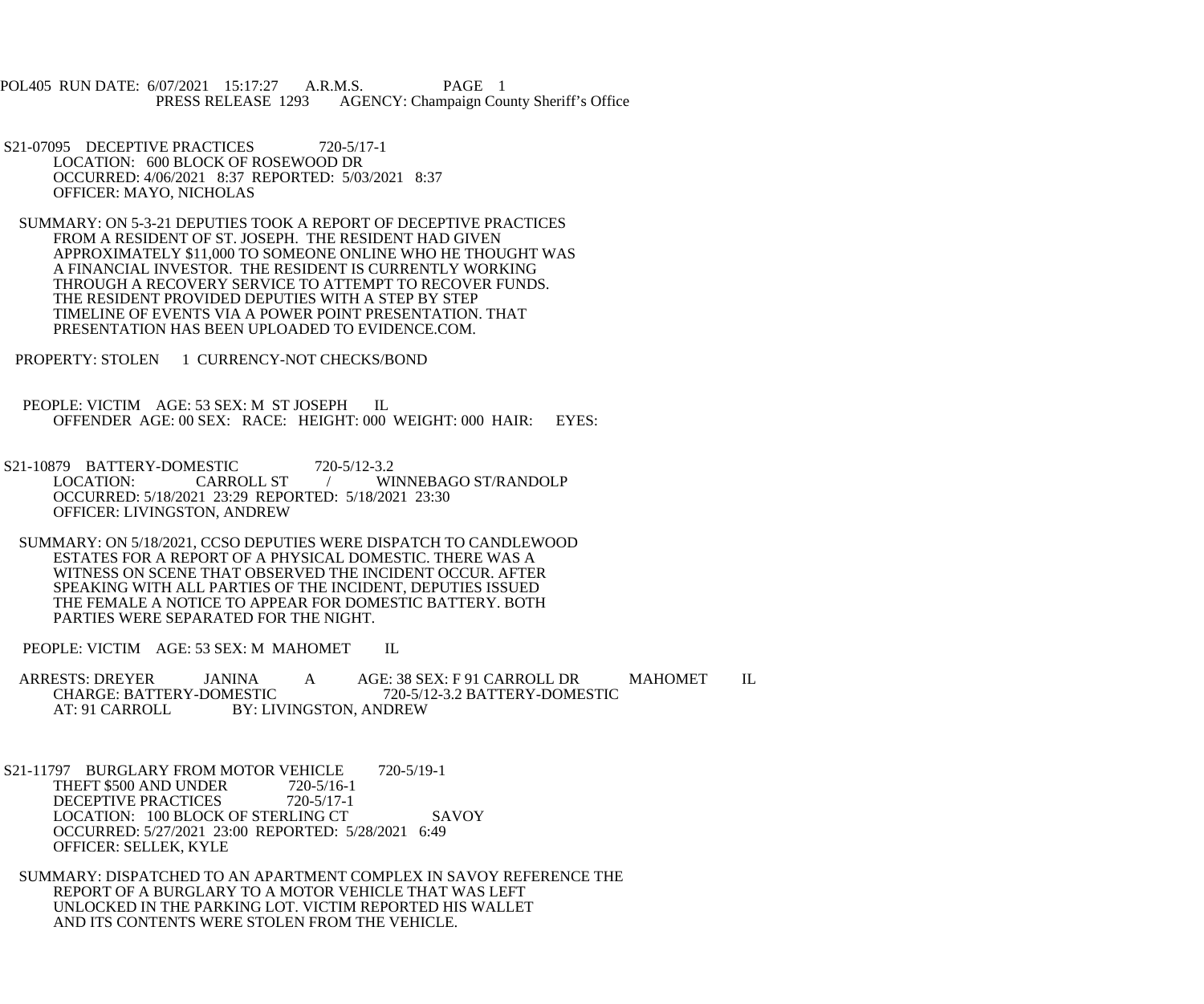POL405 RUN DATE: 6/07/2021 15:17:27 A.R.M.S. PAGE 2<br>PRESS RELEASE 1293 AGENCY: Champaign Cou AGENCY: Champaign County Sheriff's Office

PROPERTY: STOLEN 1 DRIVERS LICENSE

- STOLEN 1 CREDIT/DEBIT/GAS CARDS
- STOLEN 1 CREDIT/DEBIT/GAS CARDS
- STOLEN 1 PURSE OR WALLET

 OFFENDER SEX: RACE: HEIGHT: 000 WEIGHT: 000 HAIR: EYES: VICTIM AGE: 21 SEX: M SAVOY IL VICTIM AGE: 51 SEX: F FLORISSANT MO

S21-12173 BURGLARY 720-5/19-1<br>THEFT OVER \$500 720-5/16-1 THEFT OVER \$500 LOCATION: 2400 BLOCK OF 2100N ST. JOSEPH OCCURRED: 6/01/2021 18:15 REPORTED: 6/02/2021 8:34 OFFICER: SELLEK, KYLE

 SUMMARY: DISPATCHED TO A BUSINESS IN RURAL OGDEN TOWNSHIP REFERENCE THE REPORT OF A BURGLARY THAT HAD OCCURRED OVERNIGHT. SUSPECTS FORCED ENTRY AND STOLE SEVERAL THOUSAND DOLLARS IN TOOLS AND EQUIPMENT.

PROPERTY: STOLEN 1 TOOL

- STOLEN 1 POWER TOOL-SHOP
- STOLEN 4 BATTERY
- STOLEN 6 BATTERY
- STOLEN 4 BATTERY
- STOLEN 1 POWER TOOL-SHOP
- STOLEN 1 POWER TOOL-SHOP
- STOLEN 2 POWER TOOL-SHOP
- STOLEN 2 POWER TOOL-SHOP
- STOLEN 1 POWER TOOL-SHOP
- STOLEN 1 POWER TOOL-SHOP
- STOLEN 1 TOOL
- STOLEN 1 POWER TOOL-SHOP
- STOLEN 1 POWER TOOL-SHOP
- STOLEN 1 POWER TOOL-SHOP